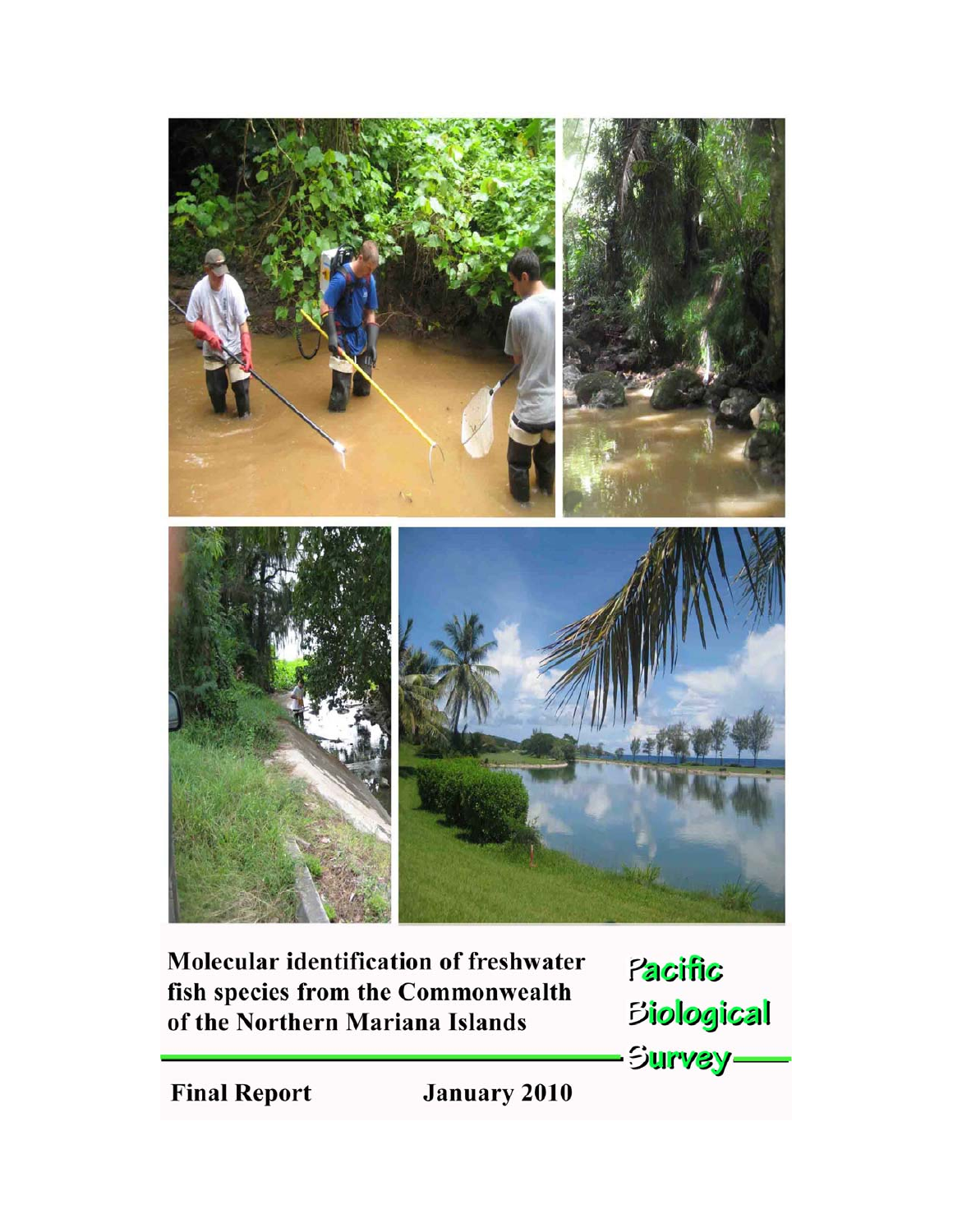## FINAL REPORT

Confirming the identification of freshwater native and invasive fish species from the Commonwealth of the Northern Mariana Islands using molecular analysis

## Prepared for: Division of Fish and Wildlife Saipan Commonwealth of the Northern Mariana Islands

Prepared by: Shelley A. James<sup>1,2</sup>, Holly Bolick<sup>1,2</sup> & Arnold Suzumoto<sup>1,3</sup><br><sup>1</sup>Pacific Biological Survey 2 Pacific Center for Molecular Biodiversity <sup>3</sup>Ichthyology Bishop Museum Honolulu HI 96817

January 2010 Contribution No. 2010-001 to the Pacific Biological Survey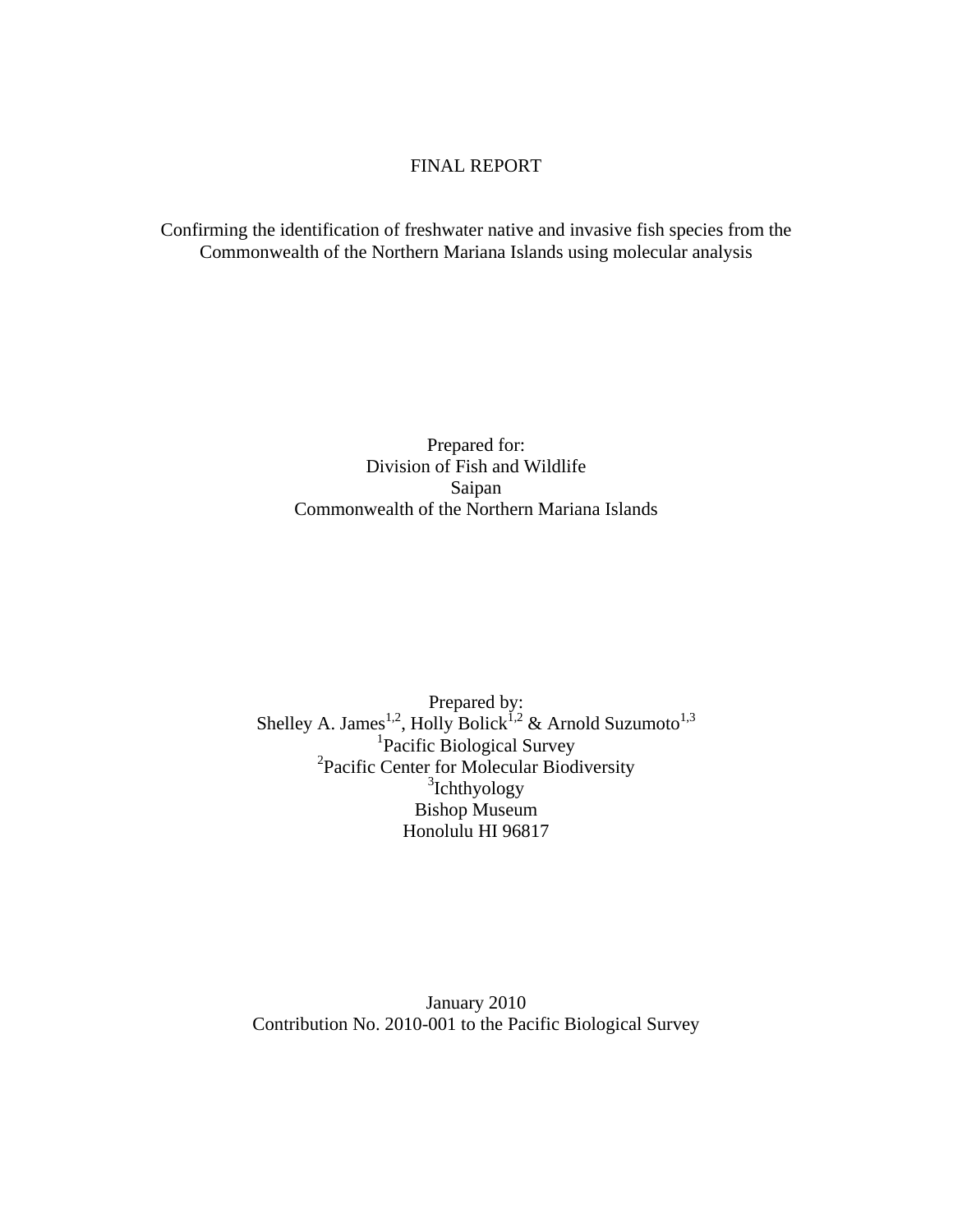# **Confirming the identification of freshwater native and invasive fish species from the Commonwealth of the Northern Mariana Islands using molecular analysis**

# **Introduction**

It has long been recognized that DNA sequence diversity can be used to discriminate between species. Recent efforts have focused on developing a database of a single gene sequence, the mitochondrial gene cytochrome *c* oxidase subunit 1 (CO1), which is believed sufficient to differentiate the vast majority of animal species (e.g., Hebert *et al*., 2003; Ward, *et al.*, 2005). This process is commonly referred to as barcoding. The mitochondrial cytochrome *b* (cyt*b*) gene has frequently been used in molecular phylogeny studies, and can also be used for species identification (e.g., Parson *et al*., 2000; Hsieh *et al*., 2001; Tobe *et al*., 2009). GenBank (http://www.ncbi.nlm.nih.gov/Genbank/) is the NIH genetic sequence database, consisting of more than 100 billion publicly available DNA sequences. This resource can be used to search for DNA sequences similar to that of an unknown specimen using *blast* algorithms.

Very little is known of the species that inhabit the freshwater habitats of the Commonwealth of the Northern Mariana Islands (CNMI). An extensive survey of freshwater interstitial streams on Saipan (McCagan *et al*., 2008) found seven native species and eight species of introduced fish, but were unable to confirm the identification of many of the species due to their size and morphological similarity between species. Here we use molecular barcoding techniques to help with species identification.

## **Materials and Methods**

### *Sample collection*

Samples were collected from freshwater systems on Saipan, CNMI (McKagan *et al*., 2008), frozen, and transported to the Pacific Center for Molecular Biodiversity, Bishop Museum for processing (Table 1). Upon thawing, muscle tissue was sampled and preserved in a saltsaturated solution of 20% dimethyl sulfoxide-EDTA (DMSO). Voucher specimens have been temporarily stored at -20C. Voucher DNA and tissues are housed at -80C in the Pacific Center for Molecular Biodiversity, Bishop Museum (PCMB 4840-4877).

### *DNA Extraction*

Genomic DNA was extracted from approximately 25 mg DMSO-preserved muscle tissues using a DNeasy Blood and Tissue Kit (Qiagen Inc.) following the recommended protocol. The complete mitochondrial cytochrome *b* (cyt*b*) gene (approx. 1,200 bp) of each sample was amplified via polymerase chain reaction (PCR) using the primers GLU-L 5'TGA TAT GAA AAA CCA TCG TTG-3' (Palumbi *et al*., 1991) and H15915 5'-ACC TCC GAT CTY CGG ATT ACA AGA-3' (Aoyama *et al*., 2001). Approximately 655bp were amplified from the 5' region of the cytochrome *c* oxidase subunit 1 (CO1) gene were amplified via PCR using the primers FishF1 5'-TCA ACC AAC CAC AAA GAC ATT GGC AC-3' and FishR1 5'-TAG ACT TCT GGG TGG CCA AAG AAT CA-3' or FishR2 5'-ACT TCA GGG TGA CCG AAg AAT CAG AA-3' for samples PCMB 4848 and 4874 (Ward *et al*., 2005). Reactions were performed in a 50 μL solution containing 10 ng genomic DNA, 400 μM of each dNTP, 1.5 units Taq DNA polymerase (D4545, Sigma Chemical), 2 mM MgCl<sub>2</sub>, each primer at 1  $\mu$ M, and 1x PCR buffer. PCR cycling parameters were 94 C (1 min), 50 C (1 min), and 72 C (1 min) repeated for 35 cycles with a final extension of 72 C (5 min). PCR product was gel extracted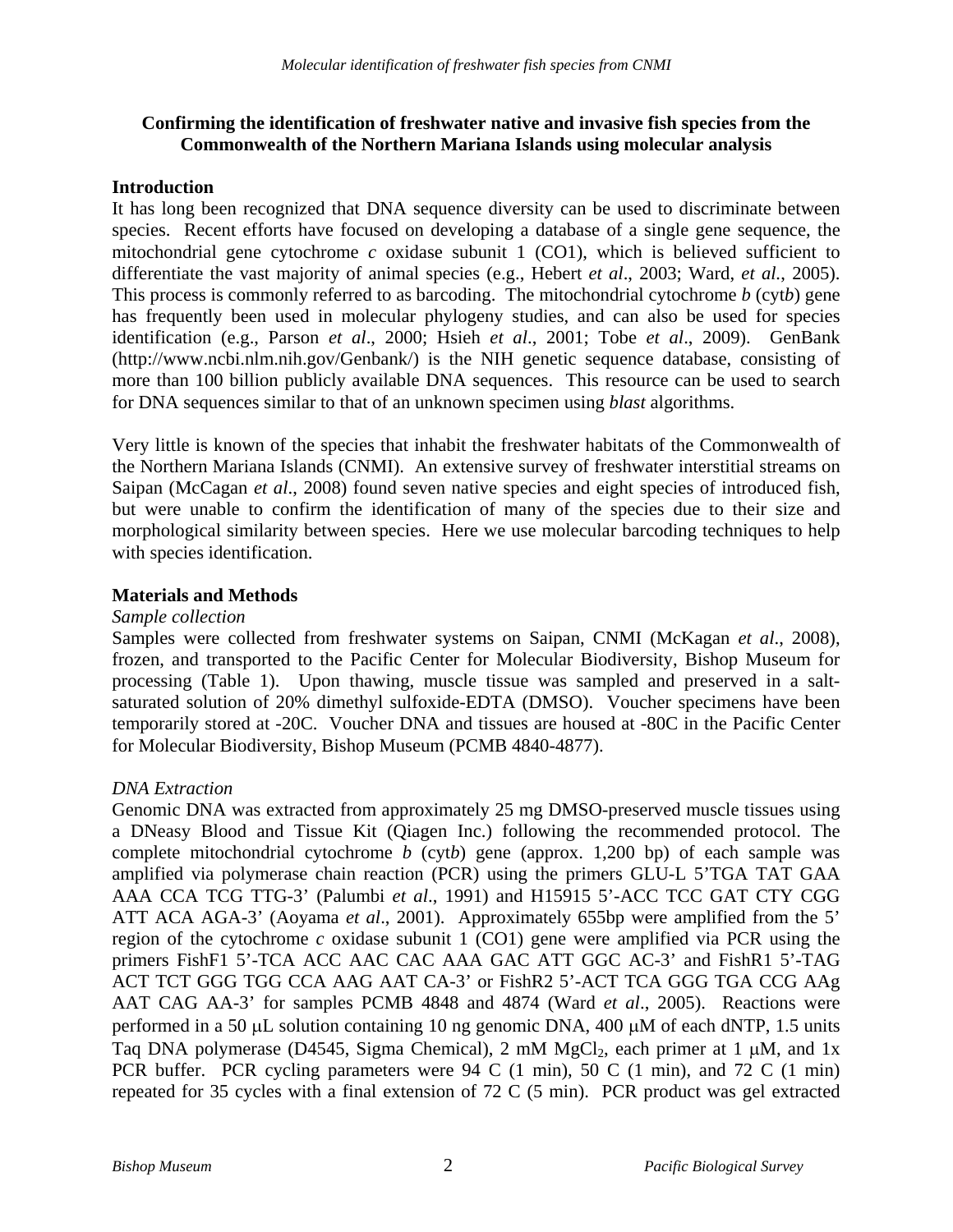using QIAQuick Gel Extraction Kit (Qiagen Inc.). Cycle sequencing of 100 fmol doublestranded PCR product was carried out with the forward primer (GLU-L) for cyt*b*, and both the forward and reverse primers for CO1 using a CEQ DTCS Quick Start Kit (Beckman-Coulter) following the recommended protocol. The products sequenced on a CEQ8000 genetic analysis system. Sequence data were subjected to nucleotide megablast (high similarity) search (http://www.ncbi.nlm.nih.gov/BLAST/) in order to identify the best taxon match for the resultant sequence for each specimen.

# **Results & Discussion:**

Five of the specimens had 99-100% match for both the cyt*b* and CO1 sequences within GenBank, namely PCMB 4840, 4846 and 4847 (*Chanos chanos*), PCMB 4842 (*Eleotris acanthopoma*), PCMB 4845 (*Megalops cyprinoides*), and PCMB 4848 (*Gambusia affinis*) (Table 1). PCMB 4841, preliminarily identified only as a Goby, had a 98% (cyt*b*) and 99% identity with GenBank sequences for *Stiphodon elegans* (Appendix 1). *Stiphodon elegans* and *Megalops cyprinoides* have been previously reported as native to the Commonwealth of the Northern Mariana Islands (CNMI) (McCagan *et al*., 2008). *Chanos chanos* and *Gambusia affinis* are introductions to the CNMI, and have been previously recorded from the islands. *Eleotris acanthopoma* is recorded as native to Guam, Palau, and the Western Pacific (FishBase, 2009), and would be expected to also be native in Saipan's freshwater ecosystems.

Specimens PCMB 4846 and 4847 were originally identified as a mullet species (Table 1). Molecular analysis, however, determined the two specimens to be *Chanos chanos*, and a secondary inspection of morphological characters of the voucher specimens indicated that while the specimens superficially resembled mullets, they lacked the diagnostic characteristics of the Mugilidae (A. Suzumoto, pers. comm., 2009).

Specimens PCMB 4859 and 4866 were preliminarily identified as *Poecilia reticulata* (Table 1). Both specimens had identical cyt*b* and CO1 sequence data, and this confirmed the samples to be species in the genus *Poecilia*. However, no match to species level could be confirmed, most likely due to an absence of sequence data for the unknown species having been submitted to GenBank. CO1 and cyt*b* sequence data were available for *Poecilia reticulata*, but the Saipan specimens had significantly different sequence data (see Appendix 2).

The three tilapia species identified in this study were *Oreochromis* species (Table 1, Appendix 3). Two of the three species had 100% match for the CO1 gene as *Oreochromis mossambicus* (PCMB 4874 and 4877). PCMB 4872, however, had 99% identity match with *Sarotherodon galilaeus* for the cyt*b* gene, and 99% identity match for *Oreochromis niloticus* for the CO1 gene. This discrepancy between the two gene regions is unclear, but may be due to misidentification within the GenBank database: the CO1 gene submissions may be more reliable due to the strict identification protocols now required for barcoding projects in order to generate a standardized reference library (see Fish-Bol, http://www.fishbol.org/). Historically, the CNMI had aquaculture farms featuring tilapia (*O. niloticus* and *O. mossambicus*) (McCagan *et al*., 2008). Hybrids of *O. mossambicus x O. niloticus* are possible, but hybridization among species can not be recognized with the molecular techniques used in this study. Mitochondrial DNA is maternally inherited, and any hybrid or subsequent generation would have the maternal species DNA only.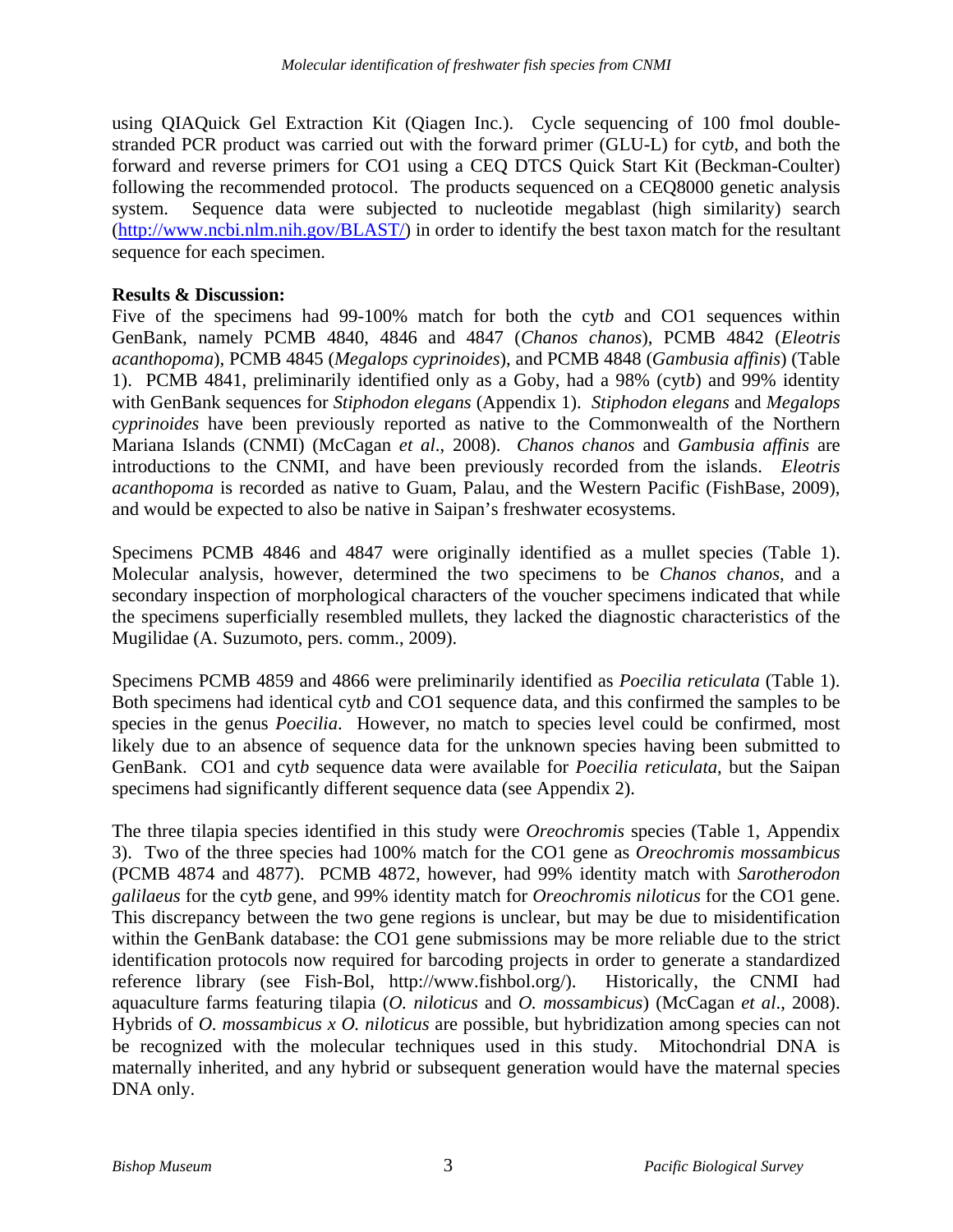### **References:**

- Aoyama, J., M. Nishida, and K. Tsukamoto. 2001. Molecular phylogeny and evolution of the freshwater eel, genus *Anguilla*. Molecular Phylogenetics and Evolution 20: 450-459.
- Hebert, P.D.N., A. Cywinska, S.L. Ball, and J.R. deWaard. 2003. Biological identifications through DNA barcodes. Proceedings of the Royal Society of London, Series B 270: 313-321.
- Hsieh, H.-M., H.-L. Chiang, L.-C. Tsai, S.-Y. Lai, N.-E. Huang, A. Linacre and J.C. Lee**.** 2001. Cytochrome *b* gene for species identification of the conservation animals. *Forensic Science International* 122: 7-18.
- McCagan, S., J. Herrod, P. Johnson, M. Tenorio, and M. Trianni. 2008. Freshwater Invasive Species Project. Division of Fish and Wildlife, CNMI.
- Palumbi, A., S. Martin, S. Romano, W.O. McMillan, L. Stice, and G. Grabowski. 1991. The simple fool's guide to PCR, version 2. University of Hawaii at Manoa, Honolulu.
- Parson W., K. Pegoraro, H. Niederstätter, M. Föger and M. Steinlechner. 2000. Species identification by means of the cytochrome *b* gene. International Journal of Legal Medicine 114: 23-28.
- Tobe, S.S., A. Kitchener, A. Linacre. 2009. Cytochrome *b* or cytochrome *c* oxidase subunit 1 for mammalian species identification - an answer to the debate. Forensic Science International: Genetics Supplement Series 2: 306-307.
- Ward, R.D., T.S. Zemlak, B.H. Innes, P.R. Last, and P.D.N. Hebert. 2005. Barcoding Australia's fish species. Philosophical Transactions of the Royal Society of London B 360, 1847–1857.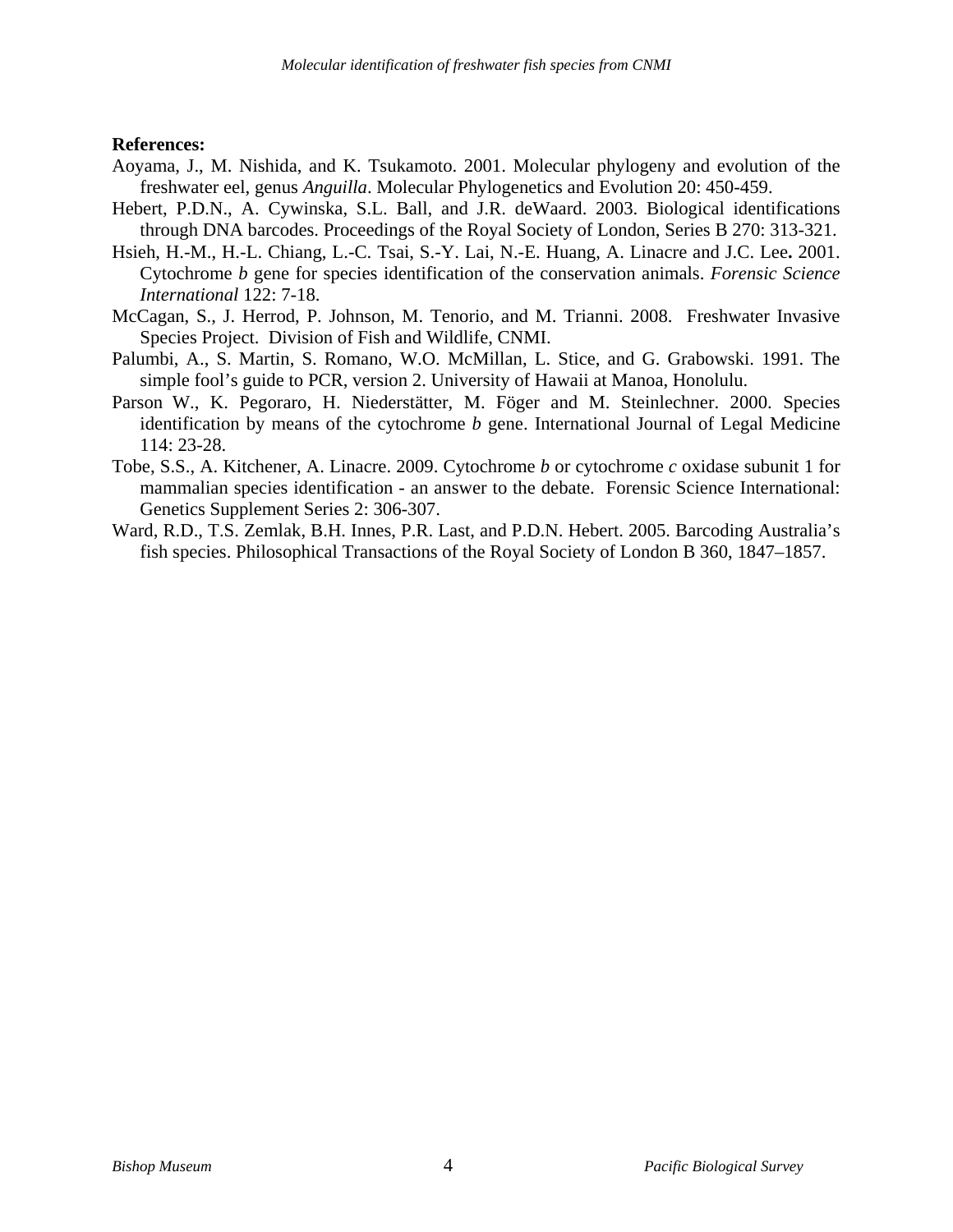| <b>PCMB</b> | <b>Collection</b> | Preliminary          | cytb maximum identity                     | CO1 maximum identity                     |  |  |
|-------------|-------------------|----------------------|-------------------------------------------|------------------------------------------|--|--|
| number      | site              | identification       |                                           |                                          |  |  |
| 4840<br>6B  |                   | Chanos chanos        | 100% Chanos chanos (700bp)                | 100% Chanos chanos (655 bp)              |  |  |
|             |                   |                      | 84% Nemacheilus putaoensis                | 84% Barbonymus gonionotos                |  |  |
| 4841        | 5A                | Goby                 | 98% Stiphodon elegans (400 bp)            | 99% Stiphodon elegans (626 bp)           |  |  |
|             |                   |                      | 85% Gillichthys sp.                       | 87% Sicyopterus lagocephalus             |  |  |
|             |                   |                      | 85% Rhinogobius sp.                       | 86% Gnatholepis sp.                      |  |  |
| 4842        | 6B                | Eleotris cf.         | 100-99% Eleotris acanthopoma (600bp)      | 99% Eleotris acanthopoma (644 bp)        |  |  |
|             |                   | acanthopoma          | 98% Eleotris sandwicensis                 | 99% Eleotris sandwicensis                |  |  |
|             |                   |                      | 84% Eleotris melanosoma                   | 86% Eleotris picta                       |  |  |
|             |                   |                      | 84% Eleotris fusca                        |                                          |  |  |
| 4845        | 6B                | Megalops cyprinoides | 99% Megalops cyprinoides (414 bp)         | 99% Megalops cyprinoides (470 bp)        |  |  |
|             |                   |                      | 89% Megalops atlanticus                   | 82% Pervagor melanocephalus              |  |  |
| 4846        | 6A                | Mullet               | 100% Chanos chanos (500 bp)               | 100% Chanos chanos (642 bp)              |  |  |
|             |                   | c.f. Liza vaigiensis | 84% Alosa pseudoharengus                  | 83% Barbonymus gonionotus                |  |  |
| 4847        | 6A                | Mullet               | No data.                                  | 99% Chanos chanos (458 bp)               |  |  |
| 4848        | <b>9A</b>         | Gambusia sp.         | 100-99% Gambusia affinis (700bp)          | No data.                                 |  |  |
|             |                   |                      | 92% Gambusia vittata                      |                                          |  |  |
|             |                   |                      | 91% Gambusia atrora                       |                                          |  |  |
| 4859        | 6A                | Poecilia reticulata  | 97% Poecilia latipinna (500 bp)           | 96% Poecilia petenensis (649 bp)         |  |  |
|             |                   |                      | 94% Poecilia latipunctata                 | 95% Poecilia mexicana                    |  |  |
|             |                   |                      | 92% Poecilia gillii                       |                                          |  |  |
|             |                   |                      | 85% Poecilia reticulata                   |                                          |  |  |
| 4866        | 6 <sub>B</sub>    | Poecilia reticulata  | 97% Poecilia latipinna (500 bp)           | 94% Poecilia petenensis (553 bp)         |  |  |
|             |                   |                      | 94% Poecilia latipunctata                 | 93% Poecilia mexicana                    |  |  |
|             |                   |                      | 92% Poecilia gillii                       |                                          |  |  |
|             |                   |                      | 85% Poecilia reticulata                   |                                          |  |  |
| 4872        | <b>9A</b>         | Tilapia              | 99% Sarotherodon galilaeus multifasciatus | 99% Oreochromis niloticus (600 bp)       |  |  |
|             |                   |                      | (600bp)                                   | 99% Oreochromis aureus                   |  |  |
|             |                   |                      | 98% Sarotherodon linnelii                 | 98% Sarotherodon galilaeus               |  |  |
| 4874        | 11A               | Tilapia              | No data                                   | 100% Oreochromis mossambicus (400 bp)    |  |  |
| 4877        | 2A                | Tilapia              | 95% Oreochromis karongae (370 bp)         | 100-94% Oreochromis mossambicus (636 bp) |  |  |
|             |                   |                      | 95% Oreochromis malagarasi                | 95% Oreochromis urolepis                 |  |  |
|             |                   |                      | 95% Oreochromis tanganicae                | 94% Oreochromis niloticus                |  |  |
|             |                   |                      | 94% Oreochromis mossambicus               |                                          |  |  |

**Table 1**: Specimens analyzed in this project. Details for the collection sites can be found in McCagan *et al.* (2008). Species names in bold indicate a high probability in the maximum identity columns of genus and/or species match.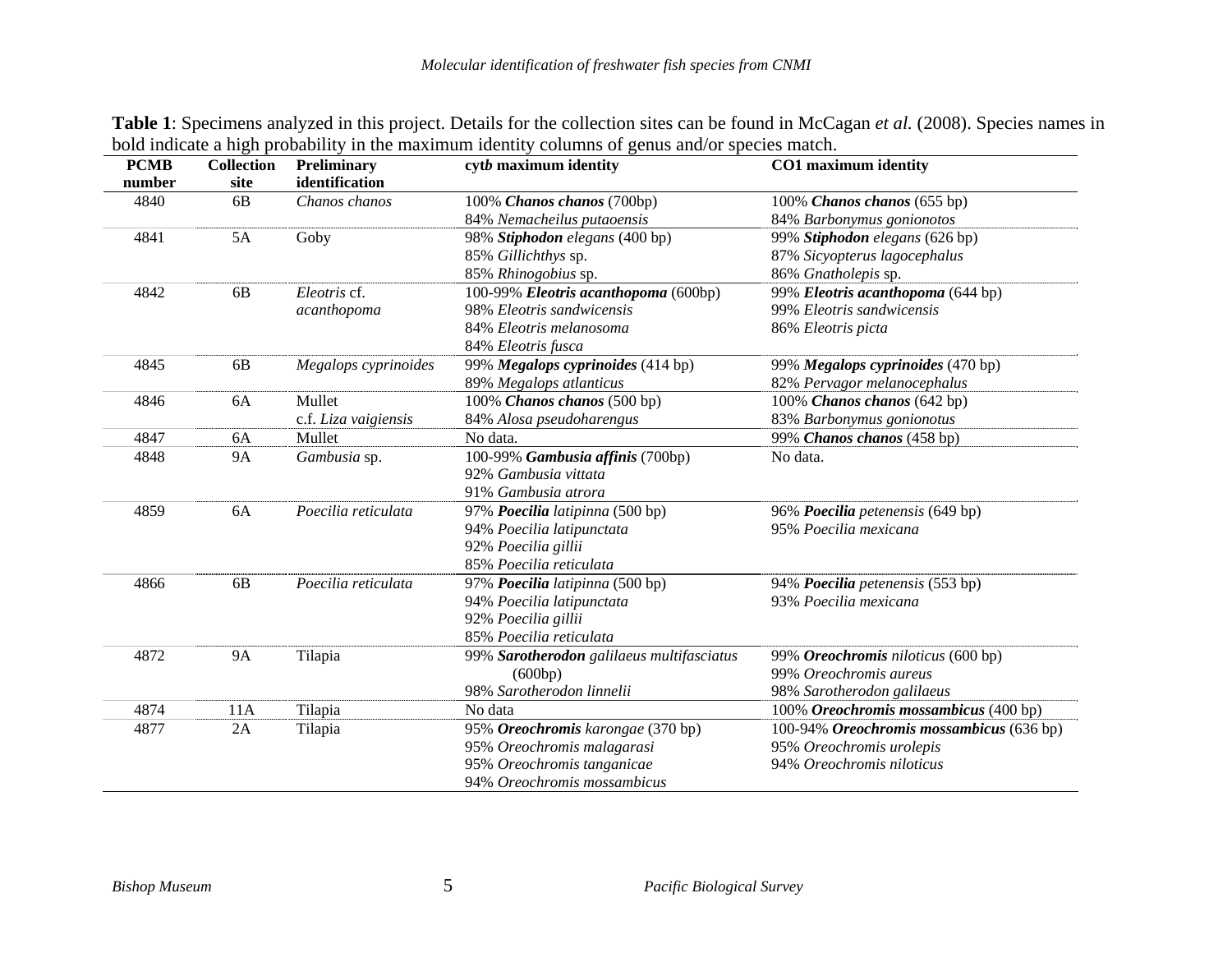**Appendix 1:** Mitochondrial cytochrome *b* sequence data for *Stiphodon elegans* specimen included in this study (PCMB 4841), and data from GenBank. Dashes indicate an identical nucleotide match with *S. elegans*.

|                    | 20 30 40<br>10<br>50                                                                                                                 |
|--------------------|--------------------------------------------------------------------------------------------------------------------------------------|
| S. elegans<br>4841 | AAATTGCAAA TCACGCACTA GTTGACCTCC CTGCCCCTTC AAATATTTCT                                                                               |
| S. elegans<br>4841 | 60 70 80 90 100<br>GCATGATGAA ACTTTGGCTC CCTTCTAGGA CTCTGCCTTG GTGCCCAAAT                                                            |
| S. elegans<br>4841 | 110 120 130 140 150<br>TGTCACTGGG CTATTTCTTG CAATACACTA TACCTCTGAC ATTGCCACAG                                                        |
| S. elegans<br>4841 | $160$ $170$ $180$ $190$<br>200<br>CTTTCTCATC TGTTGCACAC ATTTGCCGTG ATGTTAACTT TGGCTGACTA                                             |
| S. elegans<br>4841 | 210 220 230 240<br>ATCCGGAACA TACATGCTAA TGGTGCCTCC TTCTTCTTTA TTTGCATTTA                                                            |
| S. elegans<br>4841 | 260 270 280<br>290 000<br>300<br>CCTGCACTTA GGGCGAGGCC TTTATTATGG CTCATACCTT TACAAAGAAA                                              |
| S. elegans<br>4841 | 310 320 330 340 350<br>CATGAAACAT TGGTGTAGTT CTACTACTAC TTGTAATAAT AACTGCCTTT                                                        |
| S. elegans<br>4841 | المتمامية المتمارينية المتمامية المتمامية المتمامية<br>360 370 380 390 400<br>GTAGGCTATG TTCTCCCCTG AGGACAAATA TCCTTCTGAG GGGCCACAGT |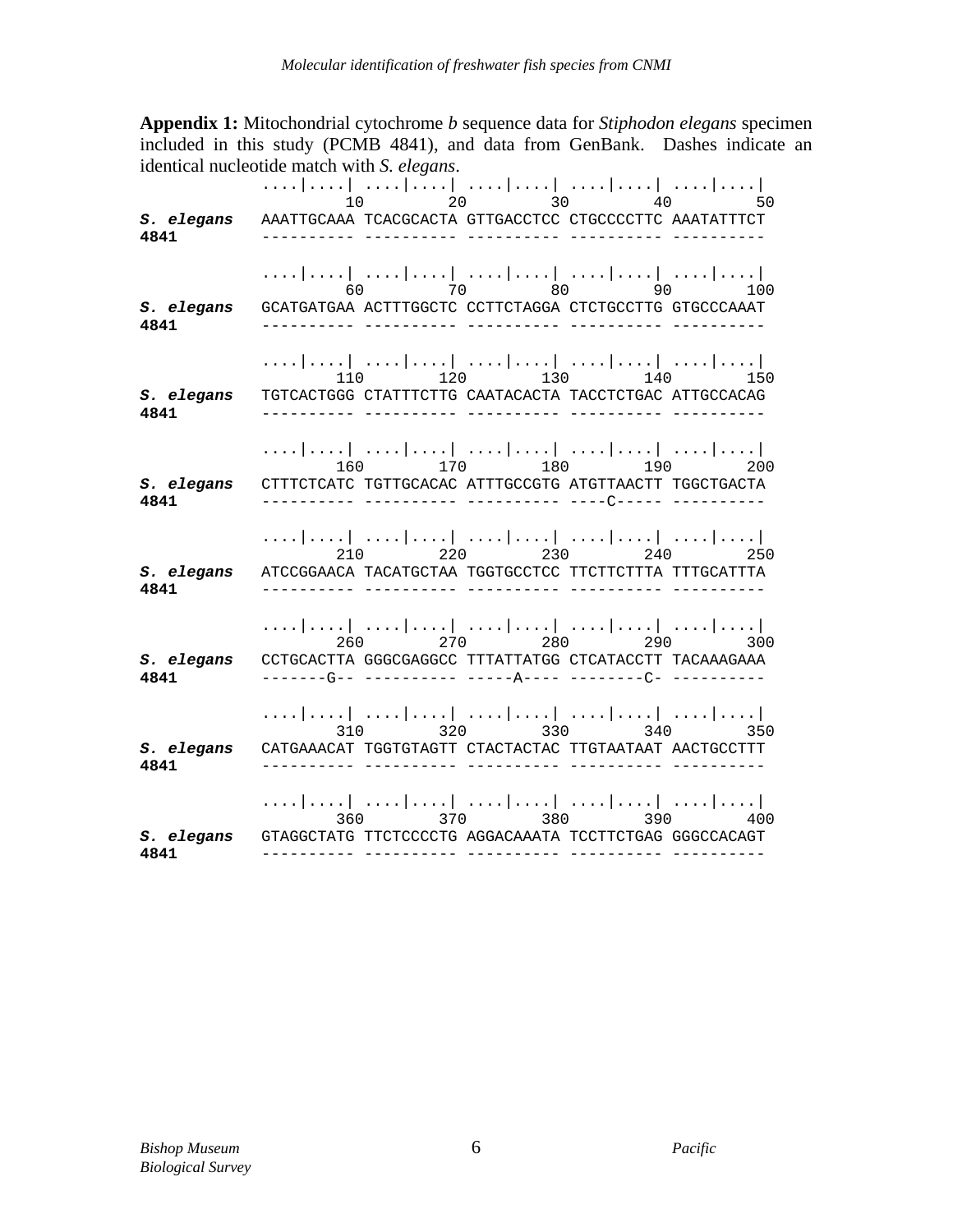**Appendix 2:** Mitochondrial cytochrome *b* sequence data for *Poecilia* species included in this study (PCMB 4859 & 4866), and data from GenBank for *Poecilia reticulata* (the preliminary species identification), and *P. latipinna* species (most closely matching species). Dashes indicate an identical nucleotide match with *P. latipinna*.

....|....| ....|....| ....|....| ....|....| ....|....| 10 20 30 40 50 *P. reticulata* --------G- -------C-- ----G-C--- ---------- -A--AA-A-- *P. latipinna* CACCCCCTCT TAAAAATTGC AAACAATGCA CTAGTAGACC TCCCCGCCCC **4866** ---------- ---------- ----G----- ---------- ---------- **4859** ---------- ---------- ----G----- ---------- ---------- ....|....| ....|....| ....|....| ....|....| ....|....| 60 70 80 90 100 *P. reticulata* -C-A--T--T --A------- ----T----- A--T--C--- ---T------ *P. latipinna* CGTCAACATC TCCGCCTGAT GAAACTTTGG CTCCCTACTA GGACTATGCC **4866** ---------- ---------- ---------- ---------- ---------- **4859** ---------- ---------- ---------- ---------- ---------- ....|....| ....|....| ....|....| ....|....| ....|....| 110 120 130 140 150 *P. reticulata* --G-T----- ----T----- --T------- ---------- ---T------ *P. latipinna* TCATCGCCCA AATCCTAACC GGCTTATTTT TAGCAATACA CTACACCTCT **4866** -A-------- ---------- ---------- ---------- ---------- **4859** -A-------- ---------- ---------- ---------- ---------- ....|....| ....|....| ....|....| ....|....| ....|....| 160 170 180 190 200 *P. reticulata* --T--T--T- ---------- ---C---G-- ---------- -------A-- *P. latipinna* GACATCTCCA TAGCATTCTC ATCTGTAACC CACATTTGTC GAGATGTTAA **4866** -----T---- ---------- -------G-- --T------- ---------- **4859** -----T---- ---------- -------G-- --T------- ---------- ...| ....| ....| ....| ....| ....| ....| ....| ....| ....| ....| ....| ....| ....| ....| ....| ....| 210 220 230 240 250 *P. reticulata* T--T------ --T--T---- -C--A--C-- T--T--A--- -----G--T-*P. latipinna* CTACGGATGA CTCATCCGCA ATATGCATGC CAACGGGGCC TCCCTATTCT **4866** ---------- ---------- ---------- ---T--A--- ---------- **4859** ---------- ---------- ---------- ---T--A--- ---------- ....|....| ....|....| ....|....| ....|....| ....|....| 260 270 280 290 300 *P. reticulata* -C--T---C- ----C-G--- ---------- -AT------- T--G------ *P. latipinna* TTATCTGCAT CTACTTACAT ATTGGACGAG GCCTATACTA CGGTTCCTAC **4866** ---------- ---------- ---------- ---------- ---------- **4859** ---------- ---------- ---------- ---------- ---------- ....|....| ....|....| ....|....| ....|....| ....|....| 310 320 330 340 350 *P. reticulata* C-G-T----- -G-------- ------T--A --C--AT-T- –T--A----- *P. latipinna* TTATACAAAG AAACATGAAA CATTGGCGTT ATTCTCCTAC TACTTGTTAT **4866** ---------- ---------- ---------- ---------- ---------- **4859** ---------- ---------- ---------- ---------- ---------- ....|....| ....|....| ....|....| ....|....| ....|....| 360 370 380 390 400 *P. reticulata* ---------- --C------- –T--A----- ---------- ----------

*Bishop Museum* 7 *Pacific Biological Survey*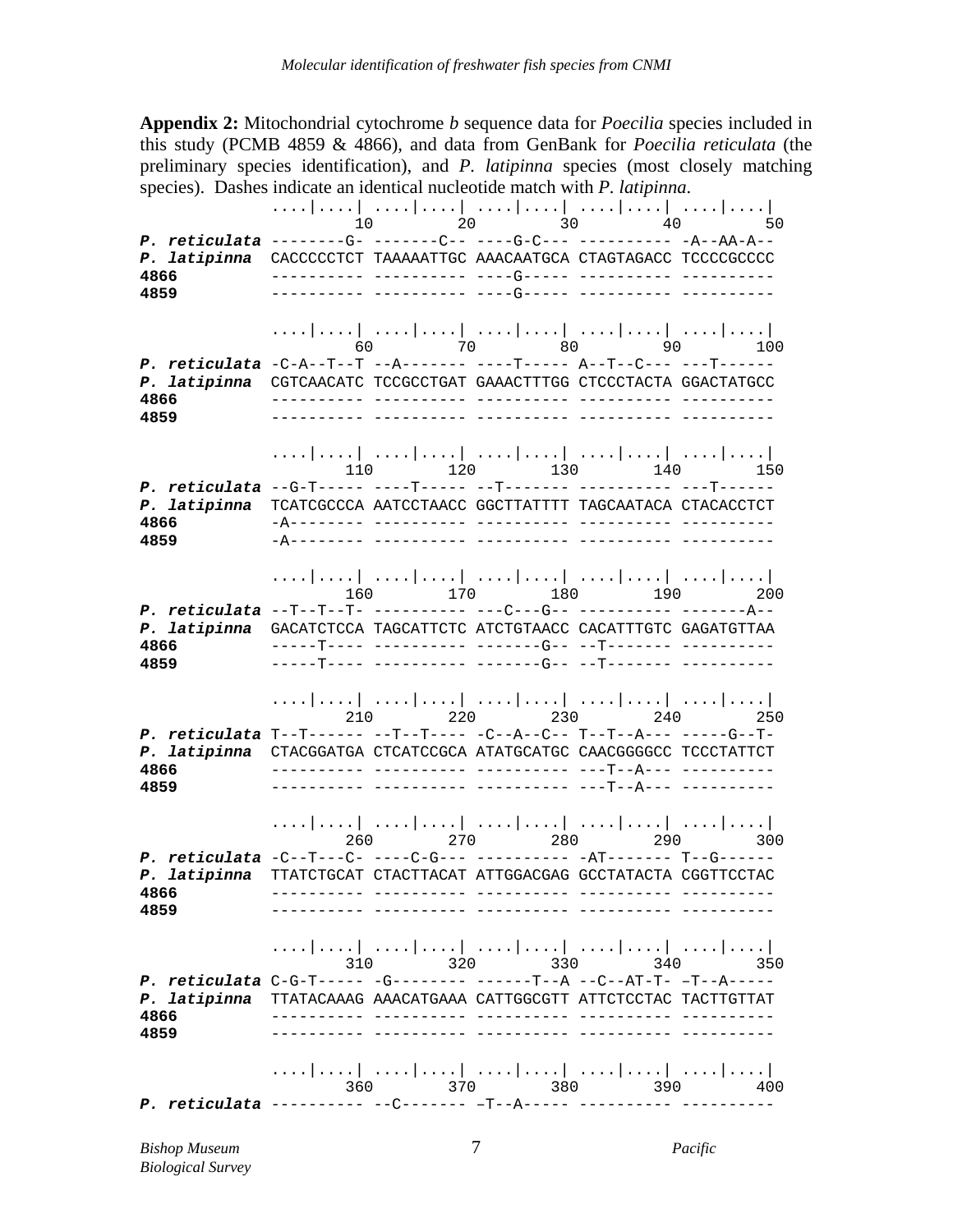## *Molecular identification of freshwater fish species from CNMI*

|              | P. latipinna AATAACTGCT TTTGTAGGAT ACGTTCTCCC ATGAGGACAA ATATCCTTCT |
|--------------|---------------------------------------------------------------------|
| 4866         |                                                                     |
| 4859         |                                                                     |
|              |                                                                     |
|              |                                                                     |
|              | 410 420 430 440 450                                                 |
|              |                                                                     |
| P. latipinna | GAGGCGCCAC TGTAATCACC AACCTCCTCT CTGCTGTACC TTACGTAGGC              |
| 4866         |                                                                     |
| 4859         |                                                                     |
|              |                                                                     |
|              |                                                                     |
|              | 460 470 480 490 500                                                 |
|              |                                                                     |
|              | P. latipinna GACACTCTCG TCCAATGAAT CTGAGGGGGA TTTTCAGTTG ACAACGCTAC |
| 4866         |                                                                     |
| 4859         |                                                                     |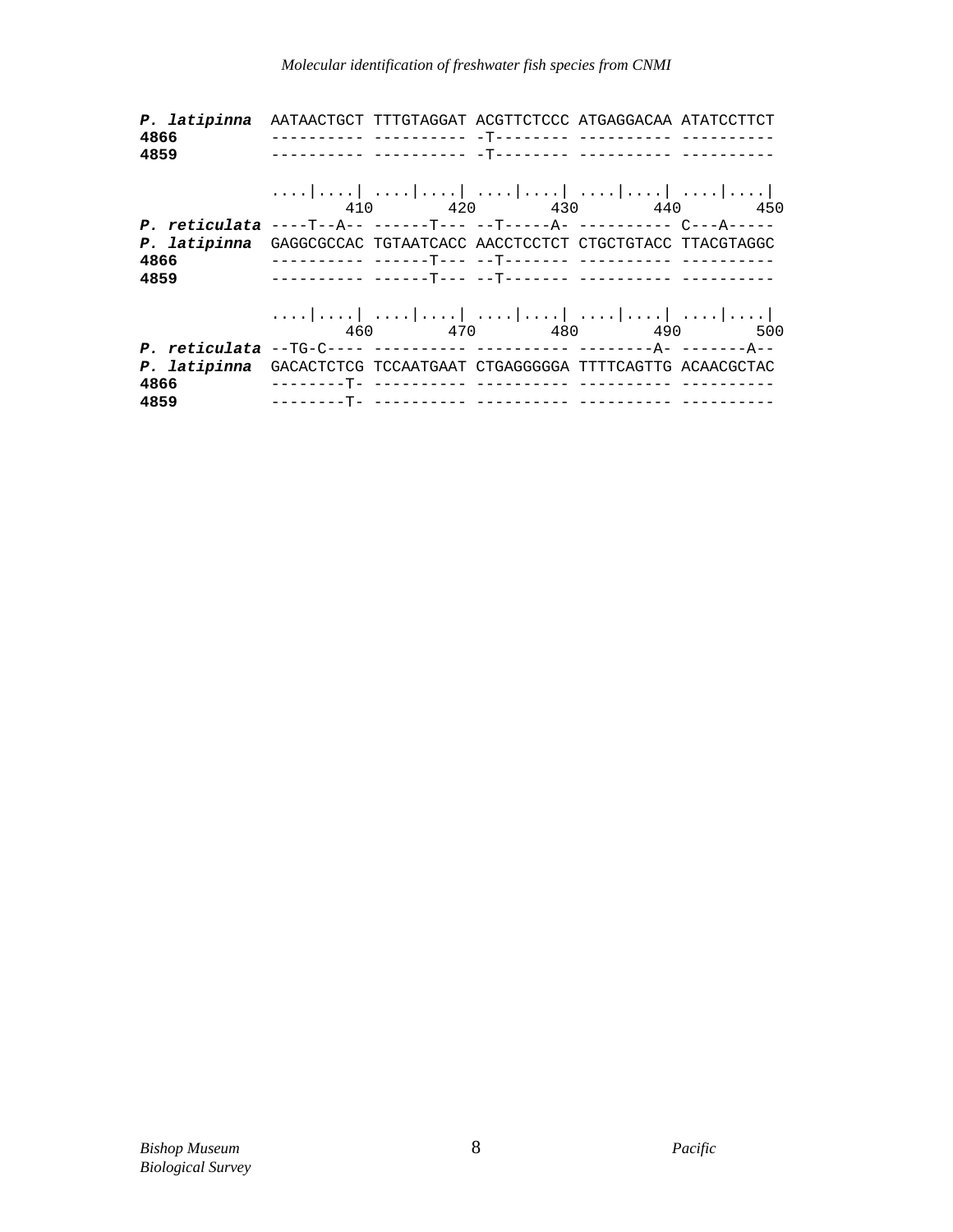**Appendix 3:** Mitochondrial cytochrome *b* sequence data for an unknown Tilapia species included in this study (PCMB 4877), and data from GenBank for the most closely matching species of *Oreochromis*. Dashes indicate an identical nucleotide match with unknown specimen. CO1 data indicated a 100% match with *Oreochromis mossambicus*.

|                                 |     |     |     | <br>$5$ 15 25 35                                       | 45  |
|---------------------------------|-----|-----|-----|--------------------------------------------------------|-----|
|                                 |     |     |     | CTAAAAATTG CAAACGACGC ACTAGTTGAC CTCCCAGCCC CCTCAAACAT |     |
| 0. karongae                     |     |     |     |                                                        |     |
| O. malagarasi                   |     |     |     |                                                        |     |
| 0. tanganicae                   |     |     |     |                                                        |     |
| 0. mossambicus                  |     |     |     |                                                        |     |
|                                 |     |     |     |                                                        |     |
|                                 |     |     |     |                                                        |     |
| 4877                            |     |     |     | TTCCGTTTGA TRAAACTTTG GATCTCTACT AGGCCTCTGT CTAGCCGCCC |     |
| 0. karongae                     |     |     |     |                                                        |     |
| O. malagarasi                   |     |     |     |                                                        |     |
| O. tanganicae                   |     |     |     |                                                        |     |
| O. mossambicus                  |     |     |     |                                                        |     |
|                                 |     |     |     |                                                        |     |
|                                 |     |     |     |                                                        |     |
|                                 |     |     |     | 105 115 125 135 145                                    |     |
| 4877                            |     |     |     | AAATCCTGAC AGGCCTTTTC CTAGCCATAC ACTATACTTC CGACATCGCC |     |
| 0. karongae                     |     |     |     |                                                        |     |
| O. malagarasi                   |     |     |     |                                                        |     |
| 0. tanganicae<br>O. mossambicus |     |     |     |                                                        |     |
|                                 |     |     |     |                                                        |     |
|                                 |     |     |     |                                                        |     |
|                                 |     |     |     | 155 165 175 185 195                                    |     |
| 4877                            |     |     |     | ACAGCCTTCT CCTCCGTTGC TCATATTTGT CRAGATGTAA ACTACGGCTG |     |
| 0. karongae                     |     |     |     |                                                        |     |
| O. malagarasi                   |     |     |     |                                                        |     |
| 0. tanganicae                   |     |     |     |                                                        |     |
| O. mossambicus                  |     |     |     |                                                        |     |
|                                 |     |     |     |                                                        |     |
|                                 | 205 |     |     | <br>215 225 235 245                                    |     |
| 4877                            |     |     |     | ACTCATTCRA AACATACATG CCAACGGCGC ATCTTTCTTC TTCATTTGTA |     |
| 0. karongae                     |     |     |     |                                                        |     |
| O. malagarasi                   |     |     |     |                                                        |     |
| 0. tanganicae                   |     |     |     |                                                        |     |
| O. mossambicus                  |     |     |     |                                                        |     |
|                                 |     |     |     |                                                        |     |
|                                 |     |     |     |                                                        |     |
|                                 | 255 | 265 | 275 | 285                                                    | 295 |
| 4877                            |     |     |     | TTTATCTCCA CATCGGACGA GGCTTATATT ACGGCTCTTA CCTGTACAAA |     |
| 0. karongae                     |     |     |     |                                                        |     |
| O. malagarasi<br>0. tanganicae  |     |     |     |                                                        |     |
| O. mossambicus                  |     |     |     |                                                        |     |
|                                 |     |     |     |                                                        |     |
|                                 |     |     |     |                                                        |     |
|                                 | 305 | 315 | 325 | 335                                                    |     |
| 4877                            |     |     |     | GAAACCTGAA ACATTGGAGT CATTCTCCTC CTCCTAACTA TAATAACAGC |     |
| O. karongae                     |     |     |     |                                                        |     |